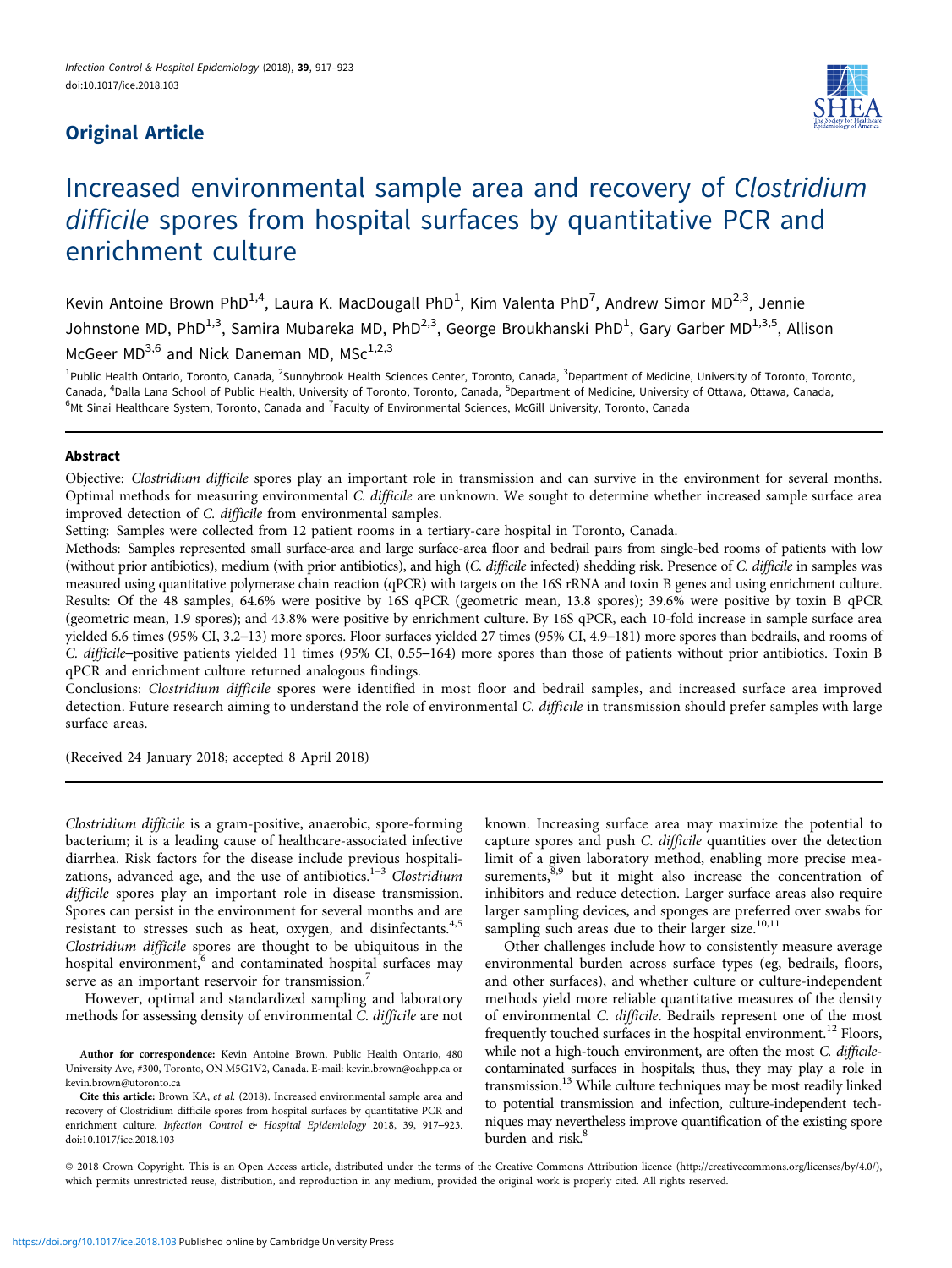In this study, we sought to identify whether increased sample surface area was associated with increased detection of C. difficile from environmental samples collected from patient rooms in a tertiary-care hospital in a nonoutbreak setting. We explored whether this relationship existed for both floor and bedrail samples, and across several different microbiologic methods, including qPCR and enrichment culture.

#### **Methods**

#### Design and setting

We used an efficient split-plot sampling design<sup>14,[15](#page-6-0)</sup> to assess the impact of sample surface area on C. difficile detection from hospital environmental samples while controlling for room-level clustering of bacterial burden. Small surface-area and large surface-area pairs of bedrail and floor environmental samples were selected from 12 rooms  $(N = 48)$  in 3 inpatient units (2) general medicine, 1 intensive care), over the course of 2 days in September 2017 in a large tertiary-care hospital located in Toronto, Canada.

#### Sample collection

For sampling, patient rooms were selected based on a categorization of risk of contamination: high-risk rooms were defined as those of patients with active C. difficile diarrhea identified by hospital infection control staff; medium-risk rooms were those of patients with a history of in-hospital antibiotic use in the last 14 days; and low-risk rooms were those of patients without a history of C. difficile or in-hospital antibiotic use in the previous 14 days. All high-risk rooms available in the hospital were selected  $(N=5)$ , as well as a selection of medium-risk  $(N=2)$  and low-risk rooms  $(N = 5)$  on the same wards. All samples were collected independently of ward- and room-cleaning schedules, and the timing of most recent cleaning was not known or recorded. The hospital environmental cleaning policy specified daily routine cleaning and terminal cleaning as surface cleaning with quaternary ammonium. Clostridium difficile cleaning was surface cleaning with accelerated hydrogen peroxide performed twice daily.<sup>[16](#page-6-0)</sup>

In each selected room, 2 pairs of samples were collected using sterile cellulose sponges premoistened in Dey-Engley neutralizing buffer (Scigiene, Scarborough, ON). The first pair consisted of a small surface-area floor sample  $(32 \times 32 \text{ cm}, 0.10 \text{ m}^2)$  and a large surface-area floor sample ( $100 \times 100$  cm, 1 m<sup>2</sup>). These samples were collected from contiguous spaces alongside the patient bed on the side of usual access. The second pair consisted of a small surfacearea bedrail sample (7.7  $\times$  30 cm, 0.023 m<sup>2</sup>) and a large surface-area bedrail sample ( $77 \times 30$  cm, 0.23 m<sup>2</sup>). These samples extended down the side of the bedrail panel. Again, these samples were contiguous and from the bedrail on the side of usual access. Small surface-area samples were taken from the portion of the bedrail corresponding to the head of the bed, while large surface-area samples included the remainder of the bedrail. Surfaces were wiped using perpendicular, overlapping "S" patterns using a defined protocol.<sup>17</sup>

#### Outcome measurements

Clostridium difficile cells were extracted from sponge swabs. Briefly, 40 mL sterile double-distilled water was added to the sample bag, which was then vigorously massaged between fingers for 90 seconds. Extracted cells and environmental debris were collected from the liquid by centrifugation at  $7,500 \times g$  for 15 minutes. All but 1 mL of the supernatant was removed, and the pellet was resuspended and transferred to a microcentrifuge tube, which was centrifuged at  $10,000 \times g$  for 5 minutes. The entire supernatant was removed, and the pellet was resuspended in 500 µL of 20% Dey-Engley neutralizing broth (Scigiene) diluted in sterile water.

With half of the sample, DNA was extracted using the ZymoBIOMICS DNA Miniprep Kit (Zymo Research, Irvine, CA) using a 1-hour bead-beating step and a DNA elution volume of 50 µL. We conducted quantitative polymerase chain reaction (qPCR) on 2 targets. A 157-bp conserved region of the C. difficile 16S rRNA gene (present in ~ 10 copies per genome) and an internal TaqMan probe (Applied Biosystems, Foster City, CA) were used for detection of all C. difficile strains.<sup>18</sup> A 127-bp region of the toxin B gene (present in 1 copy per genome) and a corresponding TaqMan probe were used to specifically detect toxigenic C. difficile strains.<sup>[19](#page-6-0)</sup> Reactions (10 µL) containing 5 µL JumpStart Taq ReadyMix for qPCR (D7440, Sigma-Aldrich, St Louis, MO), 0.1 µL reference dye for qPCR (R4526, Sigma), 0.4 µL 25mM MgCl<sub>2</sub>, 0.5µM (each) forward and reverse primers, 0.15µM TaqMan probe, and 3.85 µL DNA were prepared. These were run in triplicate on an ABI 7900HT thermocycler (Applied Biosystems) under the following conditions: 50°C for 2 minutes, 95°C for 10 minutes, 45 cycles at 95°C for 15 seconds, 60°C for 1 minute. The other half of the sample was enriched and cultured using banana broth (Hardy Diagnostics, Santa Maria, CA).<sup>[19](#page-6-0)</sup> Samples positive by enrichment culture were ribotyped (Appendix 1).

We coded 5 outcome variables. First, 16S qPCR positivity and toxin B qPCR positivity were coded such that any threshold cycle  $(Ct)$  < 45 was considered positive, and any Ct ≥ 45 (or undetermined) was considered negative. The enrichment culturedbased measure was coded as either positive or negative. Second, we converted qPCR Ct to spore counts for 16S qPCR and for toxin B qPCR based on their respective standard curves. These C. difficile standard curves were generated by serial dilution of a spore stock quantitated using a hemocytometer. As is customary in occupational exposure assessment analyses, we truncated the estimated spore count distribution at 0.5 spores, corresponding to half the detection limit.<sup>[20](#page-6-0)</sup>

#### **Covariates**

We coded risk-factor variables corresponding to sample type (bedrail or floor) and room risk of contamination (low, medium, and high). Sample surface area was encoded as a categorical variable (small or large). To adjust for surface area in our multivariable $^{21}$  models, we also encoded sample surface area in as a continuous,  $log_{10}$ -transformed variable,  $log_{10}$  (m<sup>2</sup>). Finally, we also coded 3 clustering variables: sample pair identifier, room identifier, and ward identifier.

#### Statistical analyses

For descriptive analyses, we measured the proportion of samples that were positive for the binary outcome variables and the geometric  $(log_{10})$  mean spore count for the continuous outcome variables across the 3 risk-factor variables.

For multivariable analyses, we used separate logistic mixed effects models for the presence versus absence of C. difficile by 16S qPCR, toxin B qPCR, and enrichment culture. We used negative binomial mixed effects models for the estimated spore count by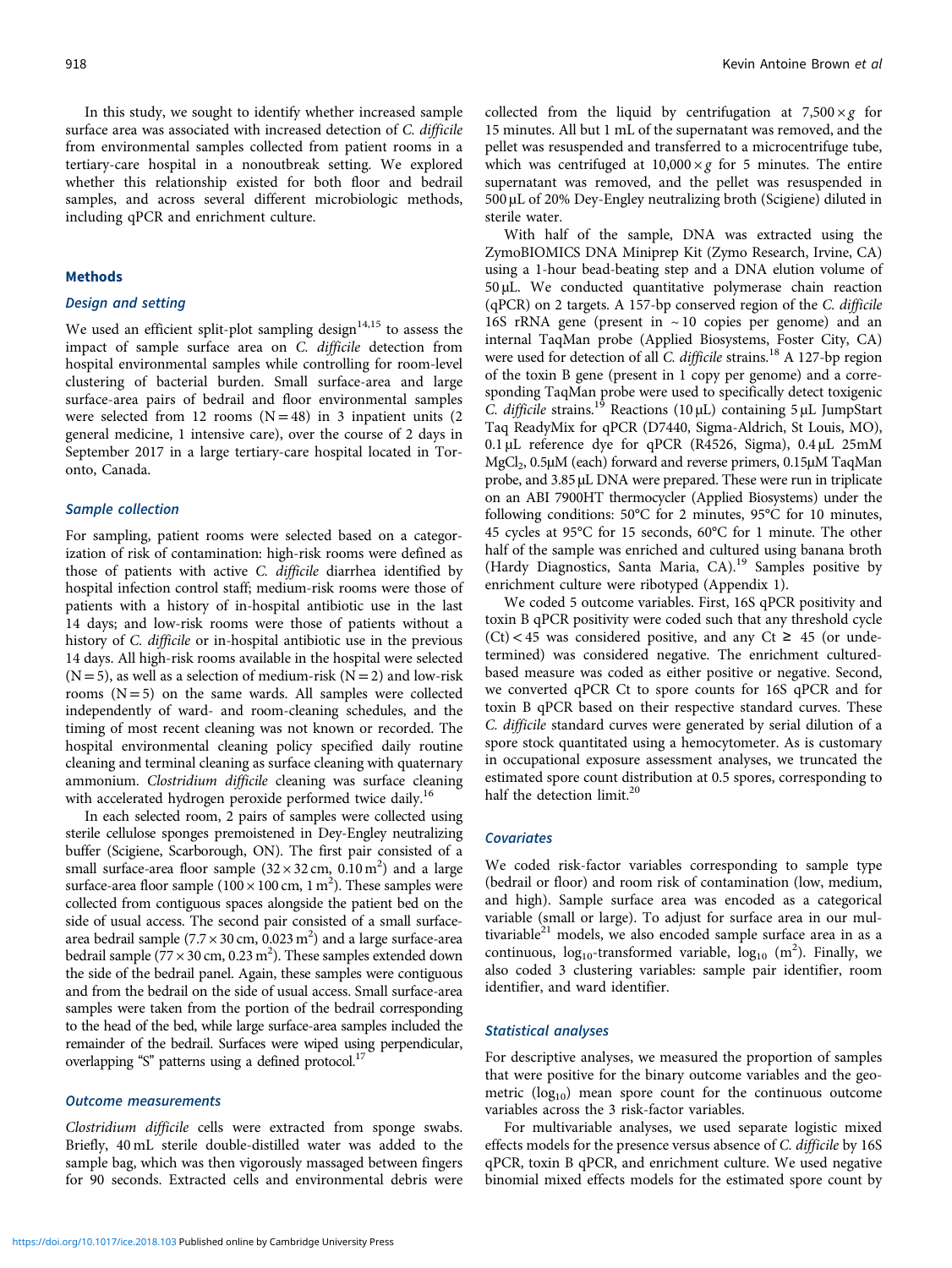Table 1. Estimated Environmental Sample Clostridium difficile Positivity and Quantity Based on qPCR (16S target and Toxin B target) and Enrichment Culture From Environmental Samples Collected at a Tertiary Hospital

|                                         |     |                    | Positivity<br>(N, %)   |                           |                    | <b>Estimated Spore Count</b><br>(Geometric Mean) |  |
|-----------------------------------------|-----|--------------------|------------------------|---------------------------|--------------------|--------------------------------------------------|--|
| Sample Area                             | No. | <b>16S</b><br>qPCR | <b>Toxin B</b><br>qPCR | <b>Enrichment culture</b> | <b>16S</b><br>qPCR | Toxin B qPCR                                     |  |
| Total                                   | 48  | 31(64.6)           | 19 (39.6)              | 21(43.8)                  | 13.8               | 1.9                                              |  |
| Surface area                            |     |                    |                        |                           |                    |                                                  |  |
| Small                                   | 24  | 14(58.3)           | 7(29.2)                | 9(37.5)                   | 7.0                | 1.2                                              |  |
| Large                                   | 24  | 17 (70.8)          | 12(50.0)               | 12 (50)                   | 27.0               | 3.0                                              |  |
| <b>Type</b>                             |     |                    |                        |                           |                    |                                                  |  |
| <b>Bedrail</b>                          | 24  | 10(41.7)           | 5(20.8)                | 6(25)                     | 2.7                | 0.9                                              |  |
| Floor                                   | 24  | 21(87.5)           | 14 (58.3)              | 15(62.5)                  | 69.4               | 4.3                                              |  |
| Surface area and type                   |     |                    |                        |                           |                    |                                                  |  |
| Small bedrail                           | 12  | 5(41.7)            | 2(16.7)                | 3(25.0)                   | 2.1                | 0.7                                              |  |
| Large bedrail                           | 12  | 5(41.7)            | 3(25.0)                | 3(25.0)                   | 3.5                | 1.1                                              |  |
| Small floor                             | 12  | 9(75.0)            | 5(41.7)                | 6(50.0)                   | 23.3               | 2.3                                              |  |
| Large floor                             | 12  | 12 (100)           | 9(75.0)                | 9(75.0)                   | 206.5              | 8.2                                              |  |
| Room Risk of Contamination <sup>a</sup> |     |                    |                        |                           |                    |                                                  |  |
| Low                                     | 20  | 10(50.0)           | 5(25.0)                | 7(35.0)                   | 4.3                | 1.3                                              |  |
| Medium                                  | 8   | 4(50.0)            | 3(37.5)                | 1(12.5)                   | 5.0                | 1.7                                              |  |
| High                                    | 20  | 17 (85.0)          | 11 (55.0)              | 13 (65.0)                 | 65.6               | 3.0                                              |  |

NOTE. qPCR, quantitative polymerase chain reaction.

<sup>a</sup>Low, occupant had no receipt of antibiotics in prior 14 days; medium, occupant had receipt of antibiotics in prior 14 days; high, occupant had confirmed C. difficile infection.

16S qPCR and toxin B qPCR.<sup>22</sup> All multivariable models included the same fixed effects and random intercepts. We used fixed effects for patient risk stratum, sample type, and sample surface area, and we used random intercepts corresponding to the ward, the patient room, and the sample pair. The random intercepts for patient room and sample pair accounted for the clustering inherent to the split-plot sampling design.<sup>[14,15](#page-6-0)</sup> All multilevel models were fit using Bayesian random-effects regression models in the R statistical programming language (rstanarm library) and default settings (4 chains of 1,000 warmup and 1,000 sampling draws, and default weak priors<sup>23</sup>). Furthermore, 95% confidence intervals (95% CIs) were based on the sampling draws.

We conducted 2 secondary analyses. First, to assess whether the association between sample surface area and yield was consistent across the surface type (bedrail vs floor), we ran an additional negative binomial multivariable model that added the interaction term between surface area and type. Second, to assess the relatedness of the 3 different laboratory techniques for measuring C. difficile, we measured the association between 16S qPCR spore counts and toxin B qPCR spore counts using linear regression, and between 16S qPCR spore count and enrichment culture positivity using logistic regression.

# **Ethics**

This study was approved by the Public Health Ontario and Sunnybrook Health Sciences Center research ethics boards.

#### Results

Of the 48 samples collected, 31 (64.6%) were positive for C. difficile by 16S qPCR, with a geometric mean of 13.8 spores per sample; 19 (39.6%) were positive by toxin B qPCR, with a geometric mean of 1.9 spores per sample; and 21 (43.8%) were positive by enrichment culture.

#### Descriptive analyses

Large surface-area samples were more likely to be positive and had higher estimated spore counts compared to small surfacearea samples (Table 1, Appendix 2). By 16S qPCR, 17 of 24 large surface-area samples (70.8%) were positive, while 14 of 24 small surface-area samples (58.3%) were positive. The geometric mean estimated spore count was 27.0 for large surface-area samples and 7.0 for small surface-area samples. However, large surface-area bedrail samples  $(0.23 \text{ m}^2)$  were less likely to be positive (5 of 12, 41.7%) than small surface-area floor samples  $(0.10 \text{ m}^2; 9 \text{ of } 12,$ 75%) [\(Fig. 1\)](#page-3-0). Overall, 21 of 24 floor samples (87.5%) were positive compared to 10 of 24 bedrail samples (41.7%), and the geometric mean estimated spore count was 69.4 for floor samples compared to 2.7 for bedrail samples.

#### Multivariable analyses

After multivariable adjustment, each 10-fold increase in surface area was associated with a 4.5-fold (adjusted odds ratio [aOR],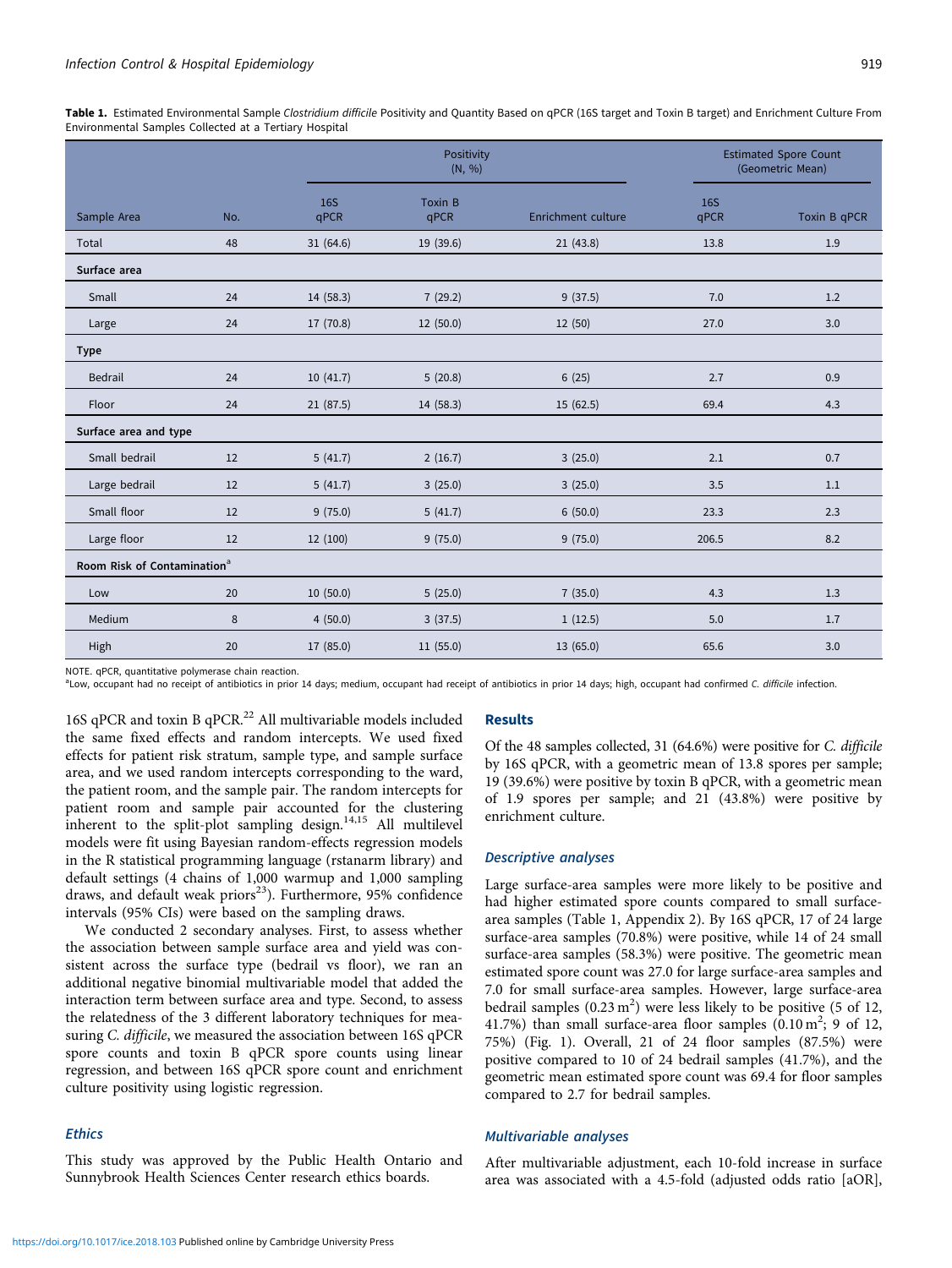<span id="page-3-0"></span>4.5; 95% CI, 0.79–34) increase in the odds of positivity and a 6.6 fold (adjusted count ratio [aCR], 6.6; 95% CI, 3.2–13) increase in the spore count (Table 2). Floor surfaces were 17-fold (OR, 17; 95% CI, 2.1–170) more likely to be positive than bed rails and had 27-fold (aCR, 27; 95% CI, 4.9–181) more spores. Compared to rooms of patients that received no antibiotics in the previous 14 days, samples from rooms of patients with C. difficile infection were 17-fold (aOR, 17; 95% CI, 1.2–246) more likely to be positive, with 11-fold (aCR, 11; 95% CI, 0.55–164) more spores. Models for toxin B qPCR and enrichment culture returned analogous findings. A sensitivity analysis that considered separate surface-area effects for bedrail and floor pairs by 16S qPCR spore count revealed that each 10-fold increase in surface area was





#### associated with a 3.7-fold (95% CI, 1.3–9.8) increase in bedrail spore count and a 9.0-fold (95% CI, 4.2–19.9) increase in floor spore count  $(P=.08)$ .

#### Comparison of 16S qPCR versus toxin B qPCR and enrichment culture

Estimated spore counts by 16S qPCR were strongly associated with toxin B spore counts (Pearson's  $ρ$ , 0.75) ([Fig. 2](#page-4-0), panel A) and with enrichment culture-based results. When the 16S spore count was 0, only 1 of 19 enrichment culture samples (5.3%) were positive. For comparison, 8 of 16 samples (50%) were culture positive for spore counts of 1 to 100; 7 of 8 samples (87.5%) were culture positive for spore counts of 100 to 1000; and 5 of 5 samples (100%) were culture positive for spore counts  $>1,000$  $(P_{LogisticTrend} < .001)$  [\(Fig. 2,](#page-4-0) panel B).

### Ribotyping

We successfully ribotyped 20 of 21 samples (95%) that were positive by enrichment culture, and we detected 8 different ribotypes [\(Table 3](#page-5-0)). Single ribotypes were identified in 16 of 20 samples (80%), and 2 ribotypes were identified in 4 of 20 samples (20%). Ribotype 015 was found in 11 of 12 positive samples (92%) from ward B, but 0 of 8 samples (0%) were positive from ward A  $(P_{\gamma2} = .04)$ . Of 20 samples, 17 (85%) contained ribotypes known to have toxin A and B genes.

## **Discussion**

In this study, we considered the impact of increasing sample surface area on C. difficile recovery using culture and cultureindependent techniques. We found that increased sample surface area was associated with increased counts of spores recovered and increased proportions of samples that were positive by all laboratory techniques. Additionally, we identified that 16S qPCR, toxin B qPCR, and enrichment culture are all acceptable techni-

Table 2. Predictors of Environmental Sample Clostridium difficile Positivity and Quantity Based on qPCR (16S target and Toxin B target) and Enrichment Culture From Environmental Samples Collected at a Tertiary-Care Hospital, Based on Logistic and Linear Multilevel Regression Models

|                                         | Positivity<br>(Odds Ratio, 95% CI) |                 |                       | <b>Estimated Spore Count</b><br>(Count Ratio, 95%CI) |                        |  |  |  |
|-----------------------------------------|------------------------------------|-----------------|-----------------------|------------------------------------------------------|------------------------|--|--|--|
| Sample Area                             | <b>16S</b><br>qPCR                 | Toxin B<br>qPCR | Enrichment culture    | <b>16S</b><br>qPCR                                   | <b>Toxin B</b><br>qPCR |  |  |  |
| Surface area <sup>a</sup>               |                                    |                 |                       |                                                      |                        |  |  |  |
| Per 10 × increase                       | $4.5(0.79-34)$                     | $14(1.4-284)$   | $3.9(0.67-28)$        | $6.6$ $(3.2-13)$                                     | $5.9(1.6-24)$          |  |  |  |
| <b>Type</b>                             |                                    |                 |                       |                                                      |                        |  |  |  |
| Bedrail                                 | Reference                          | Reference       | Reference             | Reference                                            | Reference              |  |  |  |
| Floor                                   | $17(2.1-170)$                      | $8.3(0.6-143)$  | $10(1.3-116)$         | $27(4.9-181)$                                        | $11(1.2-130)$          |  |  |  |
| Room Risk of Contamination <sup>b</sup> |                                    |                 |                       |                                                      |                        |  |  |  |
| Low                                     | Reference                          | Reference       | Reference             | Reference                                            | Reference              |  |  |  |
| Medium                                  | $1.1(0.04-23)$                     | $1.5(0.04-48)$  | $0.28$ $(0.01 - 7.9)$ | $0.95(0.03-26)$                                      | $1.3(0.04-36)$         |  |  |  |
| High                                    | $17(1.2 - 246)$                    | $6.9(0.27-165)$ | 13 (0.86-229)         | $11(0.55 - 164)$                                     | $2.9(0.17-45)$         |  |  |  |

NOTE. qPCR, quantitative polymerase chain reaction; CI, confidence interval.

<sup>a</sup> For multivariable analyses, sample surface area was coded as  $log_{10}(m^2)$  so that the effect estimate represents the odds ratio or count ratio per 10-fold increase in the surface area.<br><sup>b</sup>l ow occupant had no receipt o <sup>b</sup>Low, occupant had no receipt of antibiotics in prior 14 days; medium, occupant had receipt of antibiotics in prior 14 days; high, occupant had confirmed C. difficile infection.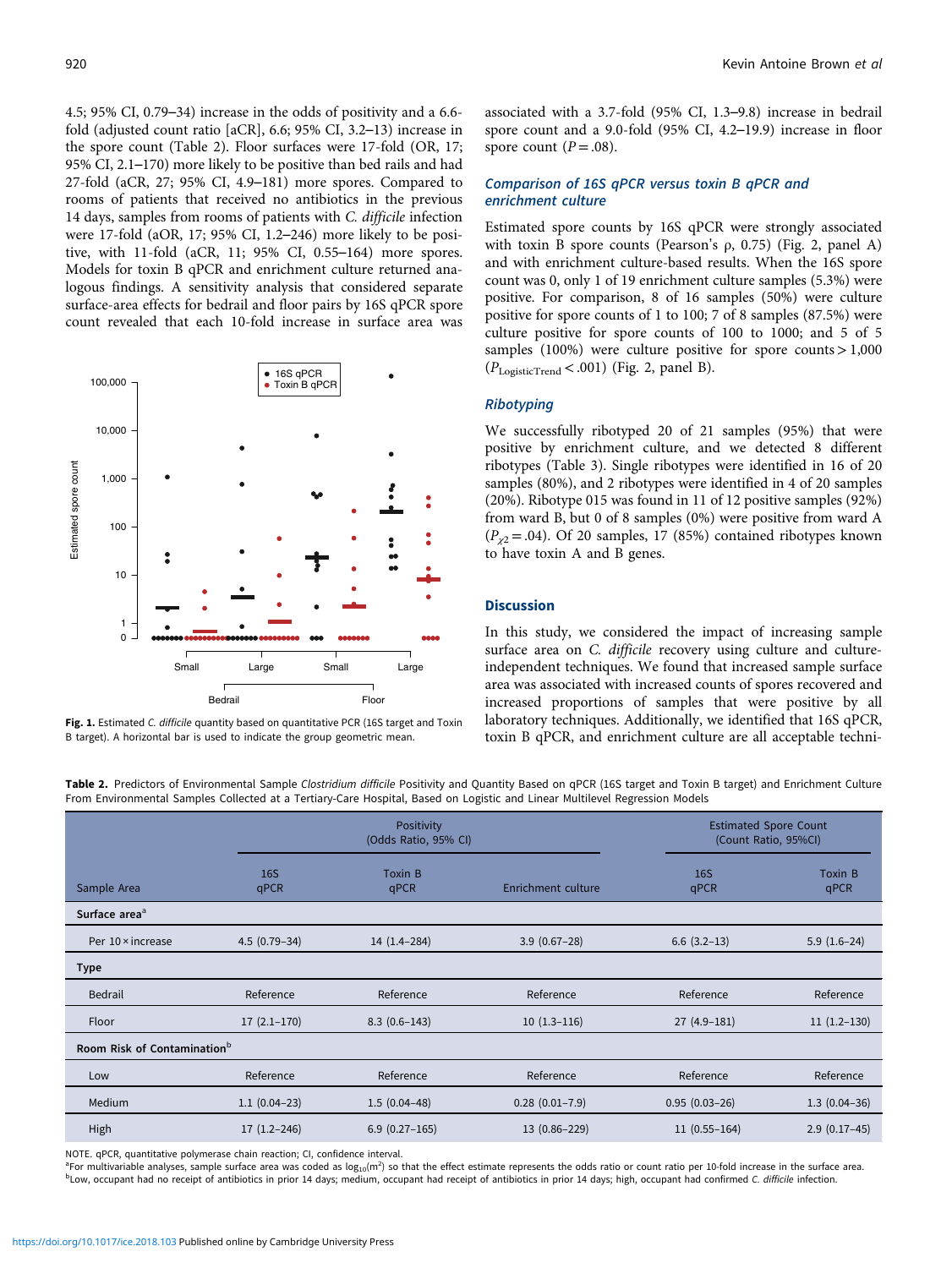<span id="page-4-0"></span>

Fig. 2. Association between the testing methods. Panel A: 16S qPCR and Toxin B qPCR. Panel B: 16S qPCR and enrichment culture.

ques for measurement of environmental C. difficile. We also found that C. difficile contamination was common on bedrails and floors and was significantly more common in the rooms of patients with C. difficile infection.

Several techniques have been used to measure environmental C. difficile contamination, including culture, $24$  enrichment culture, $25$  and qPCR.<sup>[18](#page-6-0)</sup> Culture-based techniques are commonly used and inexpensive, but they can be plagued by low detection limits, issues of nonculturability, and long turnaround times for results. Although qPCR is a more sensitive and culture-independent technique, it is also more labor intensive and costly, largely due to the DNA extraction step. However, it can produce results within 2–3 hours. qPCR is routinely used for clinical diagnostics and has also been adapted for environmental sampling.<sup>[18](#page-6-0)</sup> We found that 16S qPCR was more sensitive than toxin B qPCR. We also found that results from qPCR-based techniques and culture-based techniques were strongly correlated. Increasing levels of contamination by 16S qPCR were strongly associated with increased levels by toxin B qPCR and enrichment culture-based positivity. At levels beyond 1,000 spores by 16S qPCR, all toxin B qPCR samples and enrichment culture samples were positive, suggesting that toxin B qPCR and enrichment culture may have been negative due to a lack of sensitivity of the laboratory technique rather than a lack of toxigenic or live cells on those surfaces.

Using real-world environmental samples, this study demonstrated that large surface-area samples yielded higher positivity and higher counts of spores across several different microbiologic techniques and 2 surface types. These findings provide further evidence of the advantages of maximizing surface area when conducting environmental sampling. For 16S qPCR, the effect of surface area on C. difficile capture may have been moderately stronger among floor samples than among bedrail samples. This finding may have been due to inconsistencies in the sampling of bedrails because bedrails have complex surfaces.

Previous studies have shown that, for Bacillus atrophaeus, large surface-area sampling  $(1 \text{ m}^2)$  translates into greater sensitivity for detection and necessitates fewer samples for testing exposure– outcome associations, compared with samples with smaller surface areas.<sup>[26](#page-6-0)</sup> A more recent study used large surface area samples (up to  $0.22 \text{ m}^2$ ) to quantify the microbial bioburden of several hospital pathogens.<sup>[9](#page-6-0)</sup> Our work showed that all techniques tested, including both culture and culture-independent techniques, reacted positively to increased sample size, though the clinical relevance of environmental C. difficile burden has not yet been established.

We found that *C. difficile* contamination was ubiquitous in the hospital rooms we sampled. All rooms, even those of patients without a history of C. difficile or antibiotic use, yielded positive samples by 16S qPCR. It has been shown that floor-surface samples are approximately twice as likely to be culture positive as bedrail samples,<sup>[6](#page-6-0)</sup> and surfaces more proximate to patients are more likely to be contaminated than those farther from patients.<sup>[27](#page-6-0)</sup> In our study, floor surfaces actually had 10 times more C. difficile contamination than bedrail surfaces. Also, 100% of the 12 large floor samples we collected were contaminated with C. difficile according to 16S qPCR. Clostridium difficile on floor surfaces may be a risk to patients because microbes on the floor may be transported within wards by shoe soles $^{28}$  are continually resus-pended by foot traffic.<sup>[29](#page-6-0)</sup> Furthermore, mobile patients can con-taminate linens and themselves via their feet or shoes.<sup>[13](#page-6-0)</sup> Although our results do not allow us to assess directionality, the finding of strong relatedness of strains recovered within wards suggests that spatial dissemination involving floors may be a concern. These results also lend support to several studies that have shown the importance of ward-level effects for the transmission of C. difficile and other hospital-associated infections.[30](#page-6-0)–[32](#page-6-0)

The infective dose of C. difficile for a healthy but susceptible inpatient is not known<sup>[33](#page-6-0)</sup> and as such, safe levels of environmental C. difficile are not known. For mice, the environmental infectious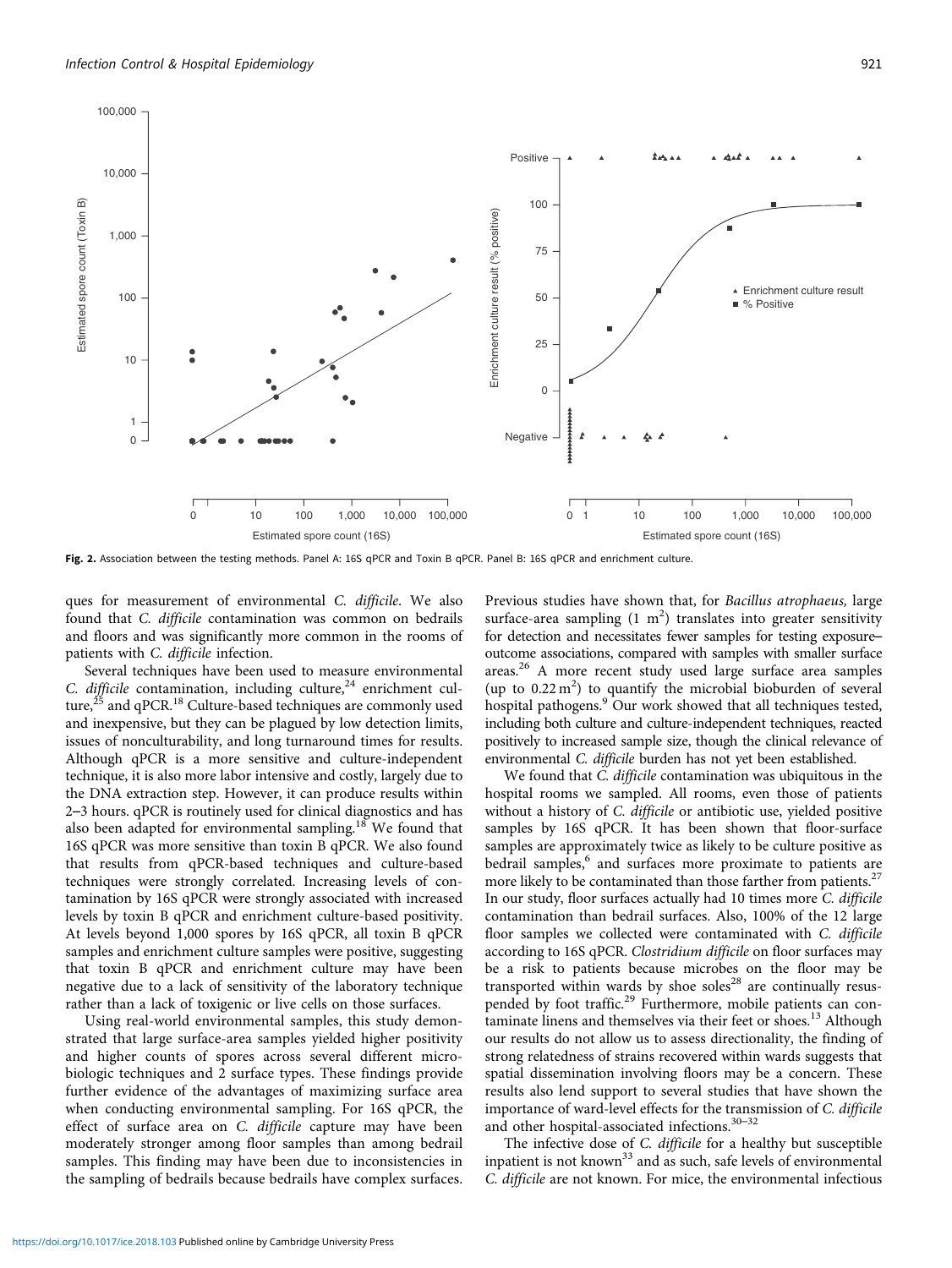|                        |                                         |             |              |              |                    | <b>Estimated Spore Count</b> |  |
|------------------------|-----------------------------------------|-------------|--------------|--------------|--------------------|------------------------------|--|
| Ward-Room <sup>a</sup> | Room Risk of Contamination <sup>b</sup> | <b>Type</b> | Surface Area | Ribotypes    | <b>16S</b><br>qPCR | Toxin B<br>qPCR              |  |
| $A-2$                  | High                                    | Floor       | Small        | 027, PR18099 | 28.1               | 2.5                          |  |
| $A-2$                  | High                                    | Floor       | Large        | 027          | 424.2              | 7.7                          |  |
| $A-2$                  | High                                    | Bedrail     | Small        | 027, PR18101 | 19.6               | 4.6                          |  |
| $A-2$                  | High                                    | Bedrail     | Large        | 027          | 778.0              | 2.5                          |  |
| $A-4$                  | High                                    | Floor       | Large        | PR18099      | 41.8               | 0.2                          |  |
| $A-4$                  | High                                    | Bedrail     | Small        | $014 - 0$    | 2.0                | $\pmb{0}$                    |  |
| $A-5$                  | Low                                     | Floor       | Small        | 400          | $\pmb{0}$          | $\mathbf 0$                  |  |
| $A-5$                  | Low                                     | Floor       | Large        | 400          | 55.1               | $\pmb{0}$                    |  |
| $B-7$                  | Low                                     | Floor       | Large        | 015          | 24.6               | 13.9                         |  |
| $B-8$                  | Low                                     | Floor       | Small        | 015          | 475.6              | 59.4                         |  |
| $B-8$                  | Low                                     | Floor       | Large        | 015          | 602.3              | 69.9                         |  |
| $B-11$                 | High                                    | Floor       | Small        | 015          | 7,863.5            | 217.4                        |  |
| $B-11$                 | High                                    | Floor       | Large        | 015          | 136,143.6          | 409.5                        |  |
| $B-11$                 | High                                    | Bedrail     | Small        | 015          | 1,101.1            | 2.1                          |  |
| $B-11$                 | High                                    | Bedrail     | Large        | 015          | 4,373.7            | 58.1                         |  |
| $B-10$                 | Low                                     | Floor       | Small        | 015          | 19.9               | $\mathsf{O}\xspace$          |  |
| $B-10$                 | Low                                     | Floor       | Large        | 015, 009     | 254.0              | 9.6                          |  |
| $B-12$                 | High                                    | Floor       | Small        | 015          | 495.1              | 5.3                          |  |
| $B-12$                 | High                                    | Floor       | Large        | 010          | 3,276.0            | 276.7                        |  |
| $B-12$                 | High                                    | Bedrail     | Large        | 015, 010     | 31.2               | $\pmb{0}$                    |  |

#### <span id="page-5-0"></span>Table 3. Characteristics of Clostridium difficile Samples Successfully Ribotyped ( $N = 20$ )

NOTE. qPCR, quantitative polymerase chain reaction.

<sup>a</sup>No positive samples were obtained from ward C.

bLow, occupant had no receipt of antibiotics in prior 14 days; medium, occupant had receipt of antibiotics in prior 14 days; high, occupant had confirmed C. difficile infection.

dose required to infect 50% of mice (ID50) for C. difficile was 1 hour of exposure to 5–10 culturable spores per square centimeter of cage floor. $34$  Future research should seek to identify the infectious dose for C. difficile for both healthy individuals and those at a risk of C. difficile infection due to antibiotic receipt and to define the maximum threshold of environmental density of C. difficile that confers an acceptably low risk of infection. Such environmental density thresholds could be used to better ascertain the acceptability of current hospital cleaning protocols.

Our study has several limitations. First, it is a study of rooms in a single hospital over 2 days of sampling and may not be generalizable to other hospitals. We lacked several covariates including antibiotic history prior to hospital admission and timing of most recent cleaning prior to sample collection. However, these limitations were controlled for by the experimental design of our study, wherein sample surface area and sample type, our 2 exposures of primary interest, were compared to each other within rooms at the same point in time. Second, our small surfacearea bedrail samples were selected from the head of the bedrail, while our large surface-area samples were chosen from the remainder of the bedrail, which could have led to a bias if spore density was higher or lower near the head of the bedrail.

In this study, we found that increased sample surface area was associated with increased counts of spores recovered and increased proportions of samples that were positive. We also found that C. difficile contamination was common on hospital bedrails and floors and even more so in the rooms of patients with C. difficile infection. Future studies attempting to quantify the environmental density of C. difficile should consider using large surface-area samples whenever possible. Further study is required to better understand the role of contaminated hospital floors in the transmission of C. difficile infection.

Supplementary materials. To view supplementary material for this article, please visit https://doi.org/10.1017/ice.2018.103

Acknowledgments. The authors thank Kwaku Adomako and Arezou Saedi for assistance with research ethics approval, sample collection, and transportation, and Victoria Williams for assistance with coordinating sample collection.

Financial support. This study was funded by a grant from the Canadian Institutes for Health Research. The funders had no role in study design, data collection and interpretation, or the decision to submit the work for publication.